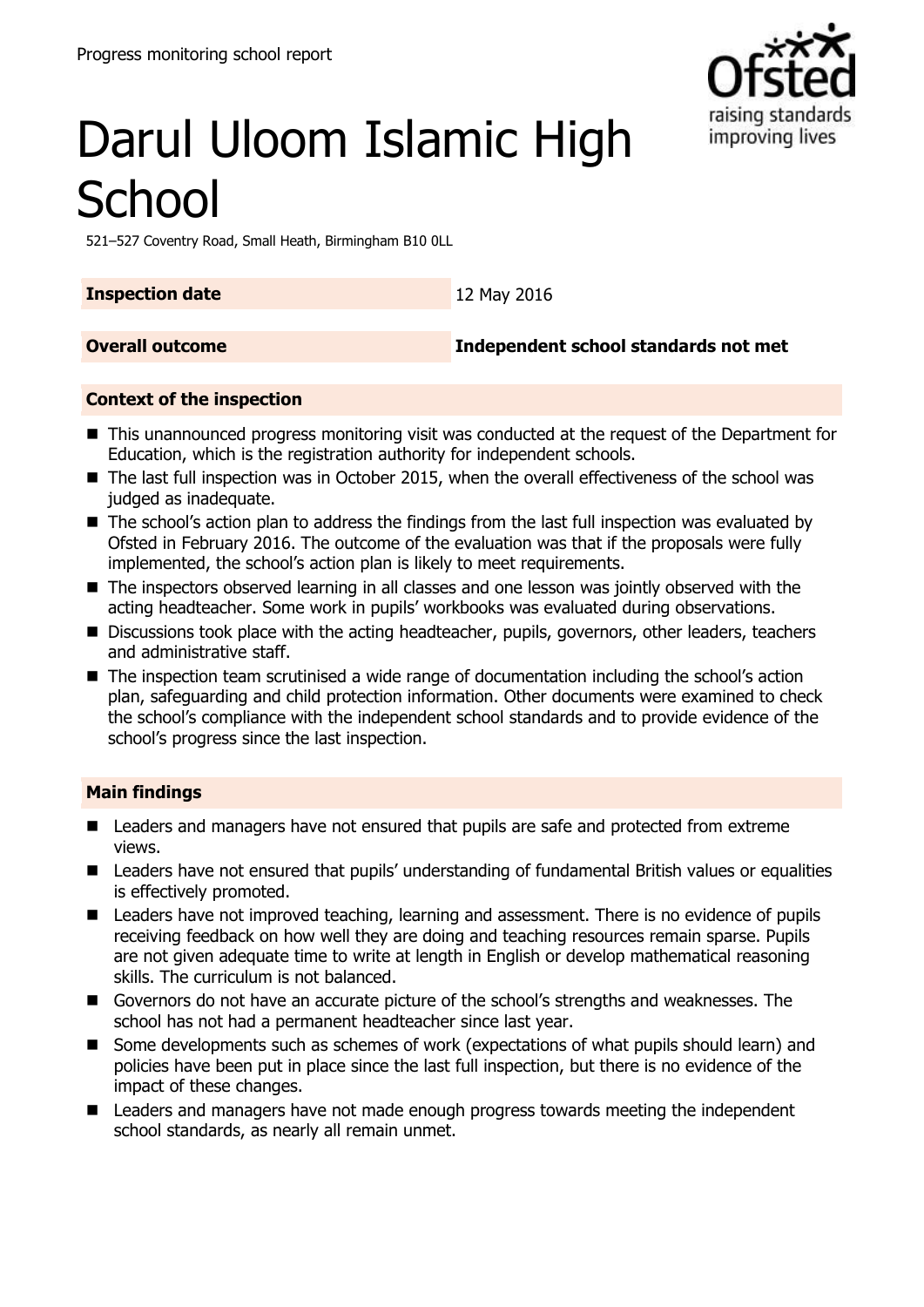Summary of the progress made by the school towards the areas for improvement (**in bold**) outlined at the time of the previous full inspection in October 2015.

- **Take urgent action to rectify the weaknesses in safeguarding and actively promote pupils' welfare through:**
	- **ensuring that safeguarding policies and procedures follow the latest government guidance, and meet statutory requirements and the independent school standards**
	- **publishing an up-to-date safeguarding policy on the school's website**
	- **ensuring that admissions and attendance registers are kept in accordance with the requirements of the independent school standards and that rigorous steps are taken to establish the whereabouts of pupils who are missing from education**
	- **ensuring that when staff are appointed to the school all of the required checks are made and recorded accurately**
	- **ensuring that the premises are maintained to a safe standard by the implementation of effective health and safety policies.**
- The full inspection in October 2015 found that there were a number of safeguarding weaknesses which caused concern.
- Leaders have worked with Birmingham local authority to put an up-to-date safeguarding policy in place and publish this on the school's website. Leaders and staff have had training in preventing extremism and radicalisation, and been given the latest government safeguarding guidance, such as 'Keeping children safe in education 2015'. However, the impact of this work has not rectified safeguarding weaknesses. A large number of copies of a leaflet containing highly concerning and extremist views, such as 'Music, dancing and singing are acts of devil and prohibited' were discovered during the inspection. The leaflets were found in areas shared by the school and adjoining mosque which are used by leaders and in areas used by the pupils from the school. In addition, not all staff had signed the school's register to say they had received the latest government safeguarding guidance. Therefore, leaders and staff are failing to safeguard the pupils, protect them from extreme views and adequately promote fundamental British values.
- Completed attendance registers were seen during the inspection. However, leaders were unable to clearly account for the difference between the number of pupils in the school on the day of the inspection and the number of pupils on roll.
- Child protection and 'pupils missing in education' records are inadequate. Important information is missing and some actions taken by the school to follow up concerns have been too slow.
- Since the last inspection, changes have been introduced to the checks made by the school when staff are appointed. However, records are still incomplete and concerns raised in references are not followed up. Additionally, if a full reference is not returned to the school, candidates, rather than leaders, are asked to source a character reference.
- Leaders have put an appropriate health and safety policy in place.
- A number of serious safeguarding concerns remain and consequently this requirement is still not met.
- **Improve the leadership and management of the school by:**
	- **ensuring that all statutory requirements are met, including those related to safeguarding, and that school policies are implemented, monitored and reviewed**
	- **ensuring that senior leaders and governors practise the fundamental British values that they teach to pupils**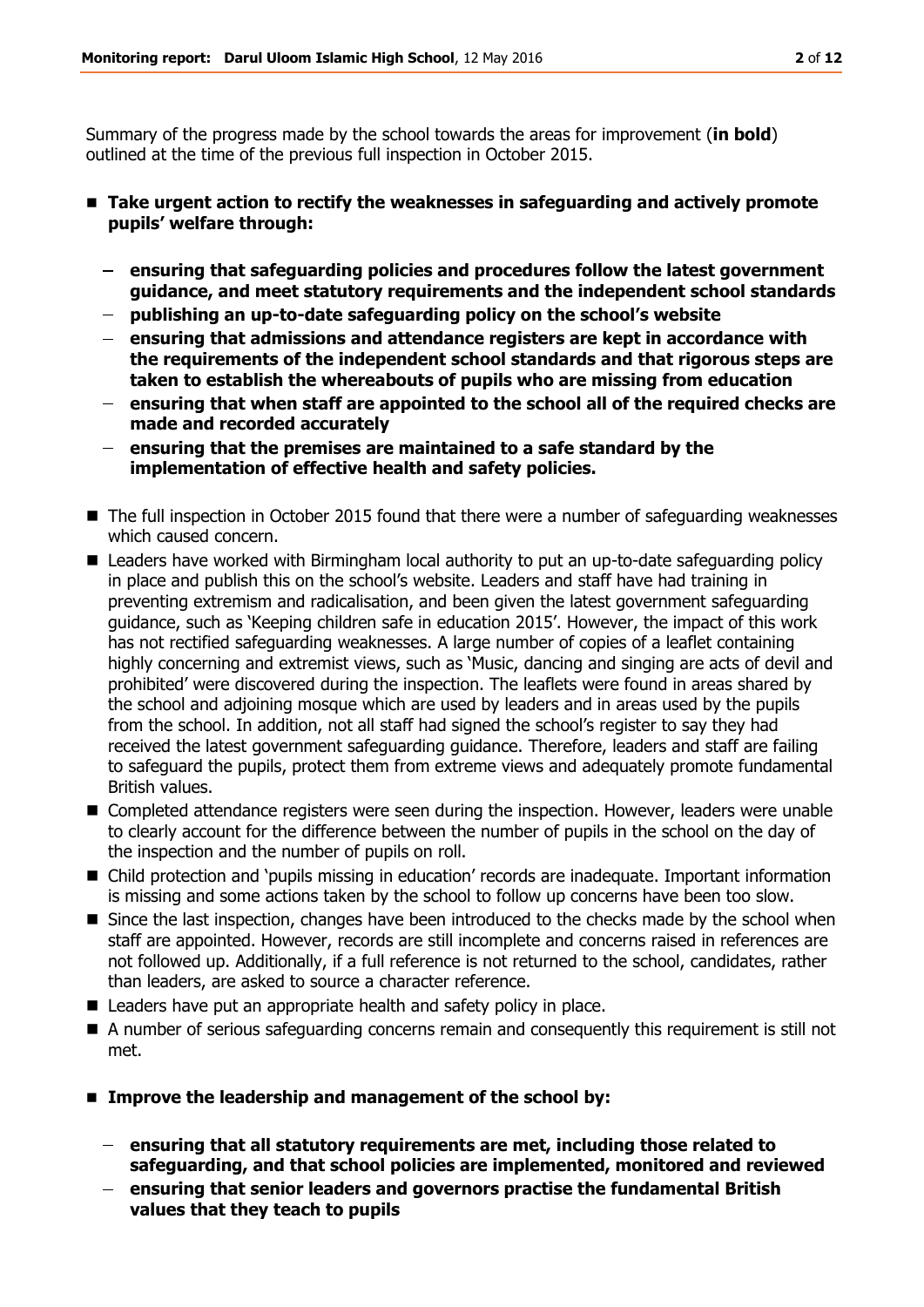- **governors and senior leaders modelling values of respect and tolerance so that all governors and leaders can participate fully as equals in meetings**
- **increasing the checks that leaders make on the quality of teaching and progress made by pupils, and ensuring that leaders use the information from these checks to put in place prompt actions to bring about improvement**
- **providing pupils with a broad and balanced curriculum covering technological, physical, human and social, and aesthetic and creative aspects of learning**
- **collecting assessment information on pupils in a systematic way, using this information to identify pupils that are falling behind and providing focused support to help them catch up**
- **ensuring that governors are provided with accurate information about all aspects of the provision made for pupils, and the progress that it leads to, so that governors have an accurate view of the strengths and weaknesses of the school.**
- The full inspection in October 2015 found that there were a number of weaknesses in the leadership and management of the school causing concern.
- A number of policies have been put in place since the last inspection. However, there is no evidence to suggest these policies have been successfully implemented and checked. As a result, a wide range of safeguarding issues and weaknesses in teaching and leadership remain.
- Senior leaders and governors do not clearly practise the fundamental British values seen on display in the school, as they allow leaflets containing extremist views to be in the school.
- **Since the last inspection, a female governor has resigned and has been replaced by a male** governor. Leaders were not able to locate any paperwork relating to the governor's resignation. There is a current vacancy for a parent governor. Leaders have not been successful in ensuring pupils are provided with an adequate gender balance among staff, governors and visiting speakers.
- Leaders have not put in place prompt actions to bring about improvement to the quality of education provided at the school. There is some evidence of leaders' checks of the quality of teaching and progress in pupils' workbooks. However, there is no evidence that the feedback from these checks is followed up and therefore the impact cannot be measured.
- Schemes of work have been put in place for a wider range of technological, physical, human and social, and aesthetic and creative subjects. However, there is currently little evidence of pupils' work in these subjects.
- Leaders were not able to provide any current progress information in any subjects. Leaders and governors say a new assessment system has recently been put in place, but inspectors were shown no evidence of this. As a result, leaders still do not have a systematic way of identifying those pupils who are falling behind or require further challenge.
- Governors do not have an accurate picture of the strengths and weaknesses of the school, as they are not provided with detailed progress information and are not aware of ongoing safeguarding weaknesses.
- There has not been a permanent headteacher in the school since last year. The proprietor has been ill for some time and the chair of governors was abroad at the time of this inspection. Governors are currently advertising for a permanent headteacher.
- A number of serious leadership and management concerns remain and consequently this requirement is still not met.
- Improve the quality of teaching, learning and assessment, and as a result ensure **that pupils in all year groups make better progress by:**
	- **teachers using schemes of work (expectations of what pupils should learn in all subjects) to plan learning activities that meet the needs of pupils of all ages and abilities**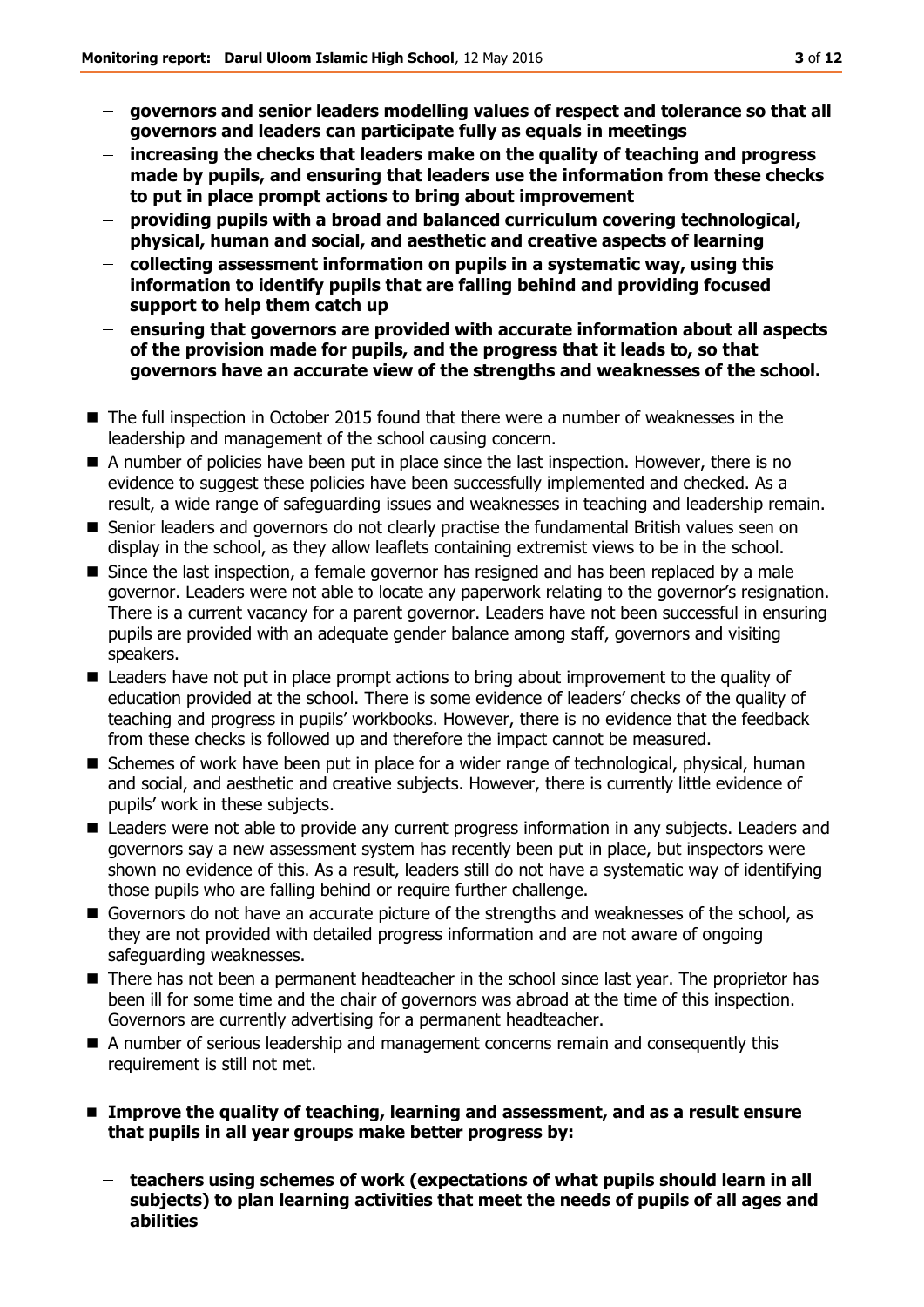- **pupils receiving and acting on accurate and timely feedback from their teachers on how well they are doing and what they can do to improve their work**
- **teachers providing more opportunities for pupils to write at length in English lessons and other subjects, and giving more attention to improving pupils' punctuation, grammar and spelling skills**
- **pupils using and applying their mathematical learning through activities that develop their reasoning and understanding of mathematical concepts**
- **pupils having access to good quality resources to support their learning in all curriculum subjects.**
- The full inspection in October 2015 found that there were a number of weaknesses in the quality of teaching, learning and assessment.
- Schemes of work have been put in place for all the subjects taught in the school. However, there is considerable variability in the quality of the schemes of work between subjects. For example, only the schemes of work for English, Urdu and mathematics include assessments and plans for pupils of different abilities. The schemes of work for all other subjects, including Arabic, Bangla, science and religious education lack these details and therefore do not support better pupil progress. Schemes of work do not contain any references to the Equality Act 2010 and therefore pupils are not taught about the protected characteristics, which include age, disability, race, sexual orientation, religion and belief, for example.
- No evidence was seen of teachers' feedback to pupils.
- No evidence was seen of teachers providing more opportunities for pupils to write at length in English or giving more attention to improving pupils' spelling, punctuation and grammar skills.
- No evidence was seen of pupils using and applying their mathematical learning through activities that develop their reasoning and understanding of mathematical concepts.
- **Some evidence of more resources to support learning was seen in the form of text books in** some subjects and computing. However, the few books seen in classrooms were very limited in range.
- In the lessons seen, pupils had almost no opportunity to develop speaking, listening or teamwork skills, as they are nearly always working alone. While there is some evidence of learning taking place, this is very limited due to the lack of interactions and higher-level questioning, for example.
- A number of teaching, learning and assessment concerns remain and consequently this requirement is still not met.
- **The school must meet the following independent school standards:**
	- **Ensure that a written policy on the curriculum, supported by appropriate plans and schemes of work, is implemented effectively (paragraph 2(1), 2(1)(a)).**
	- **Ensure that the written policy, plans and schemes of work take into account the ages, aptitudes and needs of all pupils, including those with an education, health and care plan (EHC) and do not undermine fundamental British values (paragraph 2(1), 2(1)(b)(i) and 2(1)(b)(ii)).**
	- **Ensure that pupils gain experience in technological, physical, human and social, and aesthetic and creative aspects of learning, as well as linguistic, mathematical, scientific and Islamic studies (paragraph 2(2), 2(2)(a)).**
	- **Ensure that pupils acquire speaking, listening, literacy and numeracy skills (paragraph 2(2), 2(2)(b)).**
	- **Ensure that pupils have access to accurate, up-to-date careers guidance that is presented in an impartial manner, enables them to make informed choices about a broad range of career options, and helps to encourage them to fulfil their**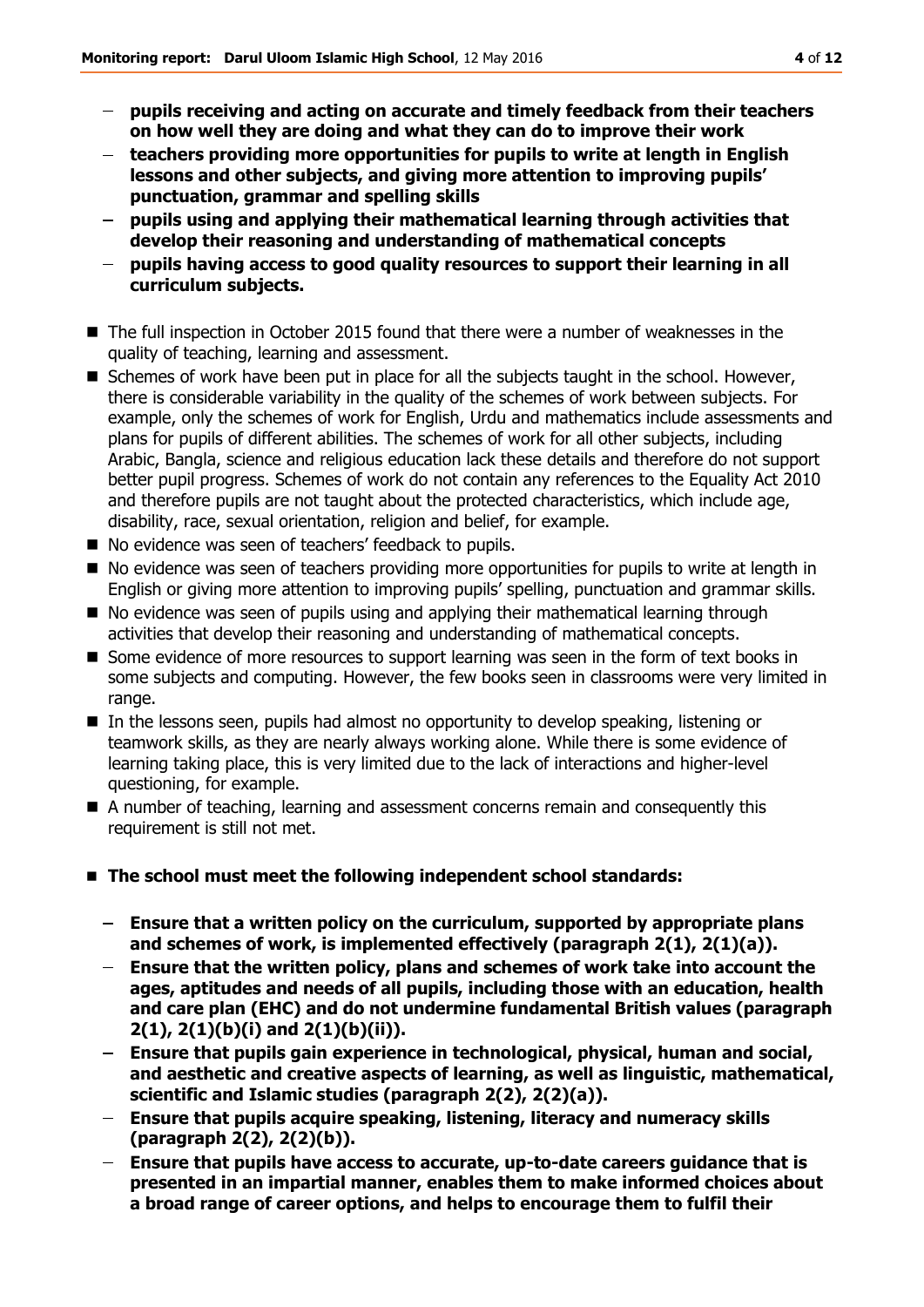**potential (paragraph 2(2), 2(2)(e)(i), (2(2)(e)(ii) and (2(2)(e)(iii)).**

- $\frac{1}{2}$ **Ensure that all pupils have the opportunity to learn and make progress and receive effective preparation for the opportunities, responsibilities and experiences of life in British society (paragraph 2(2), 2(2)(h) and 2(2)(i)).**
- **Ensure that teaching enables all pupils to acquire new knowledge and make good progress according to their ability so that they increase their understanding and develop their skills in the subjects taught (paragraph 3, 3(a)).**
- **Ensure that teaching fosters in pupils self-motivation, the application of**   $\frac{1}{2}$ **intellectual, physical and creative effort, interest in their work and the ability to think and learn for themselves (paragraph 3, 3(b)).**
- **Ensure that teaching involves well-planned lessons and effective teaching methods, activities and management of class time (paragraph 3, 3(c))**
- **Ensure that teaching shows a good understanding of the aptitudes, needs and prior attainments of the pupils, and ensures that these are taken into account in the planning of lessons (paragraph 3, 3(d)).**
- **Ensure that teaching demonstrates good knowledge and understanding of the subject matter being taught and utilises effectively classroom resources of a good quality, quantity and range (paragraph 3, 3(e) and 3(f)).**
- $\equiv$ **Ensure that a framework is in place to assess pupils' work regularly and thoroughly and use information from that assessment to plan teaching so that pupils can progress (paragraph 3, 3(g)).**
- **Ensure that teaching does not undermine the fundamental British values of democracy, the rule of law, individual liberty and mutual respect and tolerance of those with different faiths and beliefs (paragraph 3, 3(i))**
- **Ensure that the spiritual, moral, social and cultural development of pupils actively promotes the fundamental British values of democracy, the rule of law, individual liberty and mutual respect and tolerance of those with different faiths and beliefs (paragraph 5, 5(a)).**
- **Ensure that arrangements are made to safeguard and promote the welfare of pupils at the school and that such arrangements have regard to any guidance issued by the Secretary of State (paragraph 7, 7(a) and 7(b)).**
- **Ensure that the relevant health and safety laws are complied with by the drawing up and effective implementation of a written health and safety policy (paragraph 11).**
- **Ensure that an admission and attendance register is maintained in accordance with the Education (Pupil Registration) (England) Regulations 2006 (paragraph 15).**
- $\overline{\phantom{0}}$ **Ensure that the welfare of pupils at the school is safeguarded and promoted by the drawing up and effective implementation of a written risk assessment policy and appropriate action is taken to reduce risks that are identified (paragraph 16, 16(a) and 16(b)).**
- **Ensure the proprietor carries out appropriate checks to confirm in respect of each**   $\frac{1}{2}$ **member of staff appointed to work at the school, such person's medical fitness and, where appropriate, the person's qualifications (paragraph 18(2), 18(2)(c), 18(2)(c)(ii), 18(2)(c)(iv) and 18(3)).**
- $\overline{\phantom{0}}$ **Ensure the checks on relevant staff members' qualifications are recorded in the single central register (paragraph 21(1), 21(3), 21(3)(a)(iv)).**
- $\frac{1}{2}$ **Ensure that for each member of a body of persons named as the proprietor checks are made, including an enhanced criminal record check, confirmation of identity and right to work in the United Kingdom, and, by reason of the person living or having lived outside the United Kingdom, such further checks as the Chair of the school considers appropriate, having regard to any guidance issued by the**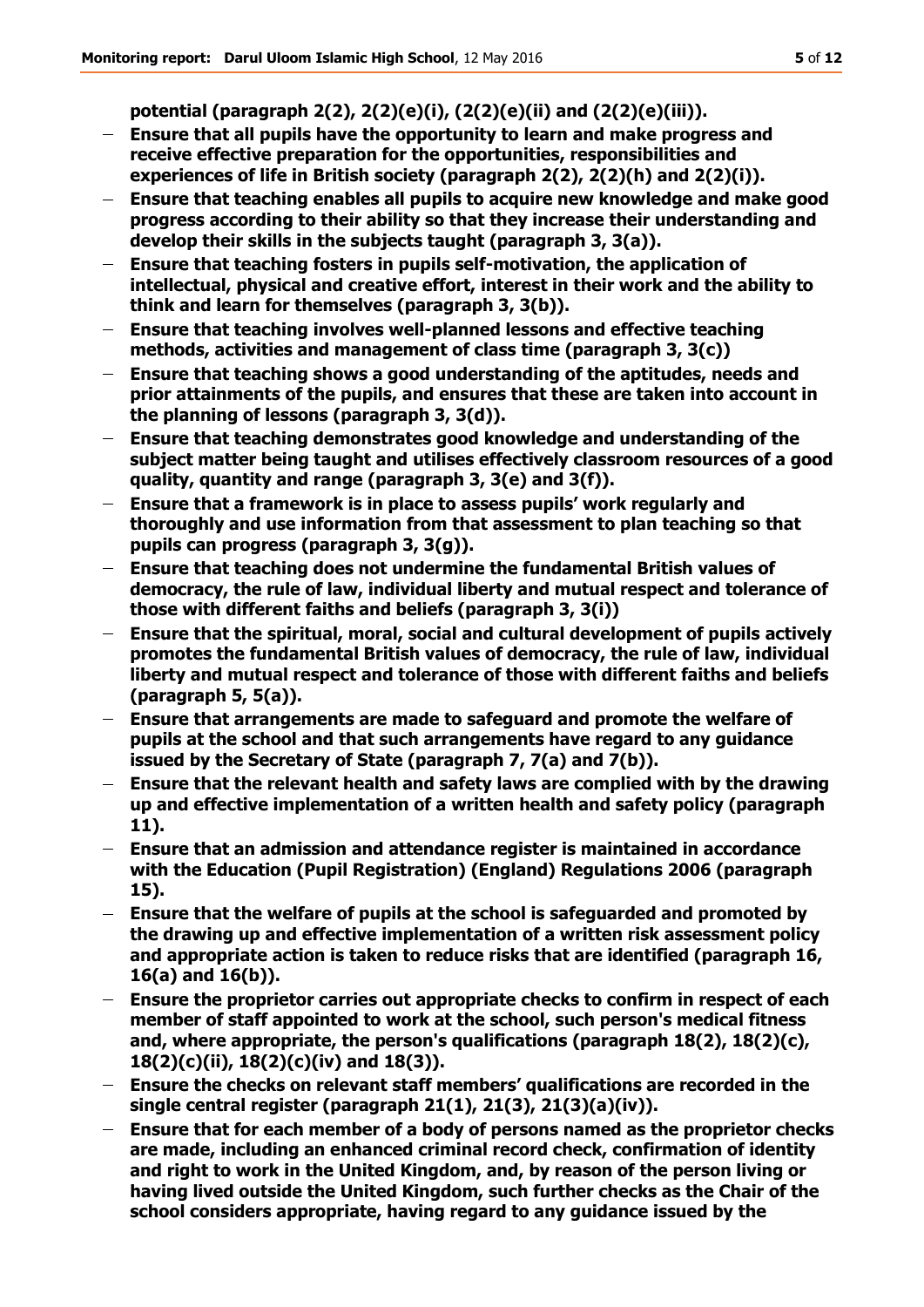**Secretary of State, and ensure that the date the checks were made and the date on which the resulting certificate was obtained are recorded in the single central register (paragraph 21(1), 21(6), 21(7), 21(7)(a) and 21(7)(b)).**

- **Ensure that suitable changing accommodation and showers are provided for pupils aged 11 years or over at the start of the school year who receive physical education (paragraph 23(1), 23(1)(c)).**
- **Ensure that the school premises and the accommodation and facilities provided therein are maintained to a standard such that, so far as is reasonably practicable, the health, safety and welfare of pupils are ensured (paragraph 25).**
- **Ensure that the lighting in each room or other internal space is suitable, having regard to the nature of the activities that normally take place therein (paragraph 27, 27(a)).**
- **Ensure that the name of the headteacher, contact details of the proprietor during**   $\frac{1}{2}$ **school holidays, and the name, address and contact details of the Chair of the Governing Body are made available to parents of pupils and parents of prospective pupils (paragraph 32(1), 32(1)(a)).**
- **Ensure that the policy on misbehaviour and exclusions, and information about the academic performance of pupils, are made available to parents of pupils and parents of prospective pupils (paragraph 32(1), 32(1)(b)).**
- **Ensure that any information reasonably requested in connection with an inspection under section 109 of the Education and Skills Act 2008, which is required for the purposes of the inspection, is provided to the body conducting the inspection (paragraph 32(1), 32(1)(g)).**
- **The proprietor must make sure that leadership and management demonstrate good skills and knowledge appropriate to their role, so that the independent school standards are met consistently (paragraph 34(1), 34(1)(a)).**
- **The proprietor must ensure that leaders and managers fulfil their responsibilities effectively, so that the independent school standards are met consistently (paragraph 34(1), 34(1)(b)).**
- **The proprietor must ensure that leaders and managers actively promote the wellbeing of pupils (paragraph 34(1), 34(1)(c)).**
- Leaders have put a written policy on the curriculum in place, but there is no evidence this has been implemented effectively. For example, the policy states that the biggest timetable weighting has been given to English and mathematics, but inspection evidence and school timetables show that pupils study Arabic for approximately half of the school day.
- $\blacksquare$  Not all written policies, plans and schemes of work take into account the ages, aptitudes and needs of all pupils.
- **Pupils'** experience in technological, physical, human and social, aesthetic and creative aspects of learning is very limited.
- **Pupils are not given sufficient opportunity to improve their speaking, listening, literacy and** numeracy skills.
- Leaders have introduced careers guidance for pupils, although it is not clear how impartial this is or if it enables pupil to make informed choices about a broad range of careers options.
- Teaching does not use effective teaching methods, activities or management of class time, or show a good understanding of the aptitudes, needs and prior attainments of the pupils. Nor does teaching demonstrate good knowledge and understanding of the subject matter being taught and utilise effectively classroom resources of a good quality, quantity and range. Therefore teaching does not enable all pupils to make good progress according to their ability or foster creative effort.
- **E** Leaders say that a framework to assess pupils' work is now in place, but no evidence was seen of this. Therefore it is not clear if assessment information is used to plan teaching so that pupils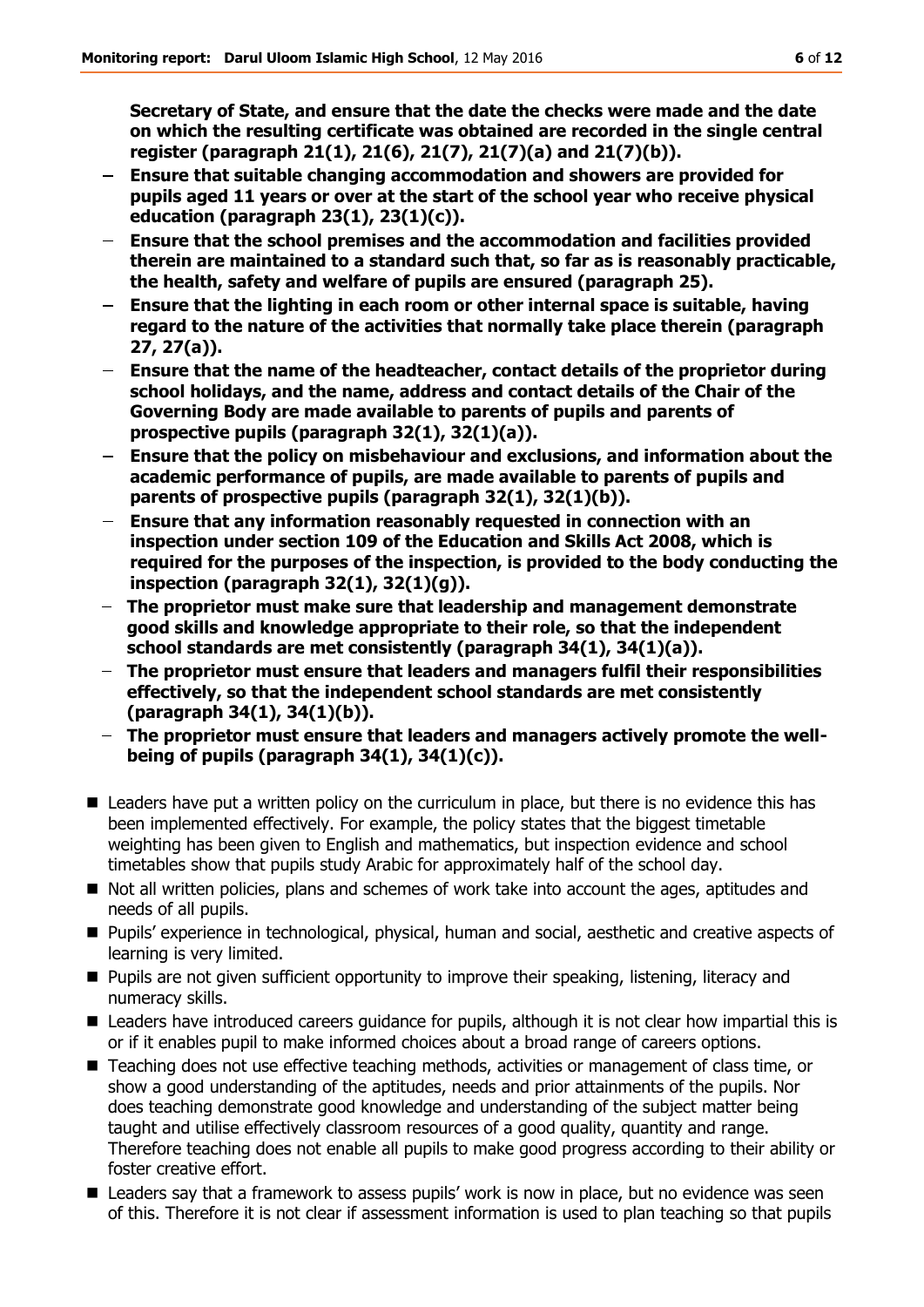can progress.

- Some schemes of work have links to fundamental British values. However, not all schemes do and therefore leaders have not ensured the consistent promotion of democracy, the rule of law, individual liberty, mutual respect and tolerance of those with different faiths and beliefs in all subjects.
- Leaders have not ensured that adequate arrangements are made to safeguard and promote the welfare of pupils at the school.
- Leaders have put an appropriate written risk assessment policy in place.
- Leaders have carried out appropriate checks to confirm the suitability of each member of staff appointed to work at the school, such as medical fitness and qualifications.
- Leaders have ensured the checks on relevant staff members' qualifications are recorded on the single central record.
- Leaders have ensured that appropriate checks on members of the governing body are recorded and dated on the single central record. However, there was some uncertainty among governors whether all of the names of the governing body on the record were up to date.
- Leaders have ensured that suitable changing accommodation and showers are now provided for pupils.
- Leaders have ensured, on the whole, that the school premises and facilities provided are maintained to a standard such that, so far as is reasonably practicable, the health, safety and welfare of pupils are ensured. However, there are a few areas of the school which still require redecorating for example.
- Leaders have ensured that the lighting in each room or other internal space is suitable.
- Leaders have added the name of the headteacher, contact details of the proprietor during school holidays, and the name, address and contact details of the chair of the governing body to the school website.
- Leaders have added the school's behaviour policy and information about previous pupils' GCSE academic performance to the school website.
- Leaders have not ensured that all information reasonably requested in connection with an inspection is provided to the body conducting the inspection. For example, pupil progress information, minutes of school council meetings and analysis of attendance were not provided during this inspection.
- The proprietor has not ensured that leaders and managers demonstrate good skills and knowledge appropriate to their role, as a number of the independent school standards remain unmet and serious safeguarding concerns remain.
- The proprietor has not ensured that leaders and managers fulfil their responsibilities effectively.
- The proprietor has not ensured that leaders and managers actively promote the well-being of pupils, as, for example, there are child protection and serious safeguarding concerns.
- A significant number of the independent school standards remain not met.

#### **Compliance with regulatory requirements**

#### **The school must take action to meet The Education (Independent School Standards) Regulations 2014 and associated requirements**

- Take urgent action to rectify the weaknesses in safeguarding and actively promote pupils' welfare through:
	- $-$  ensuring that all staff, leaders and managers are fully aware of the latest government safeguarding guidance
	- ensuring that admissions and attendance registers are kept in accordance with the requirements of the independent school standards and that rigorous steps are taken to establish the whereabouts of pupils who are missing from education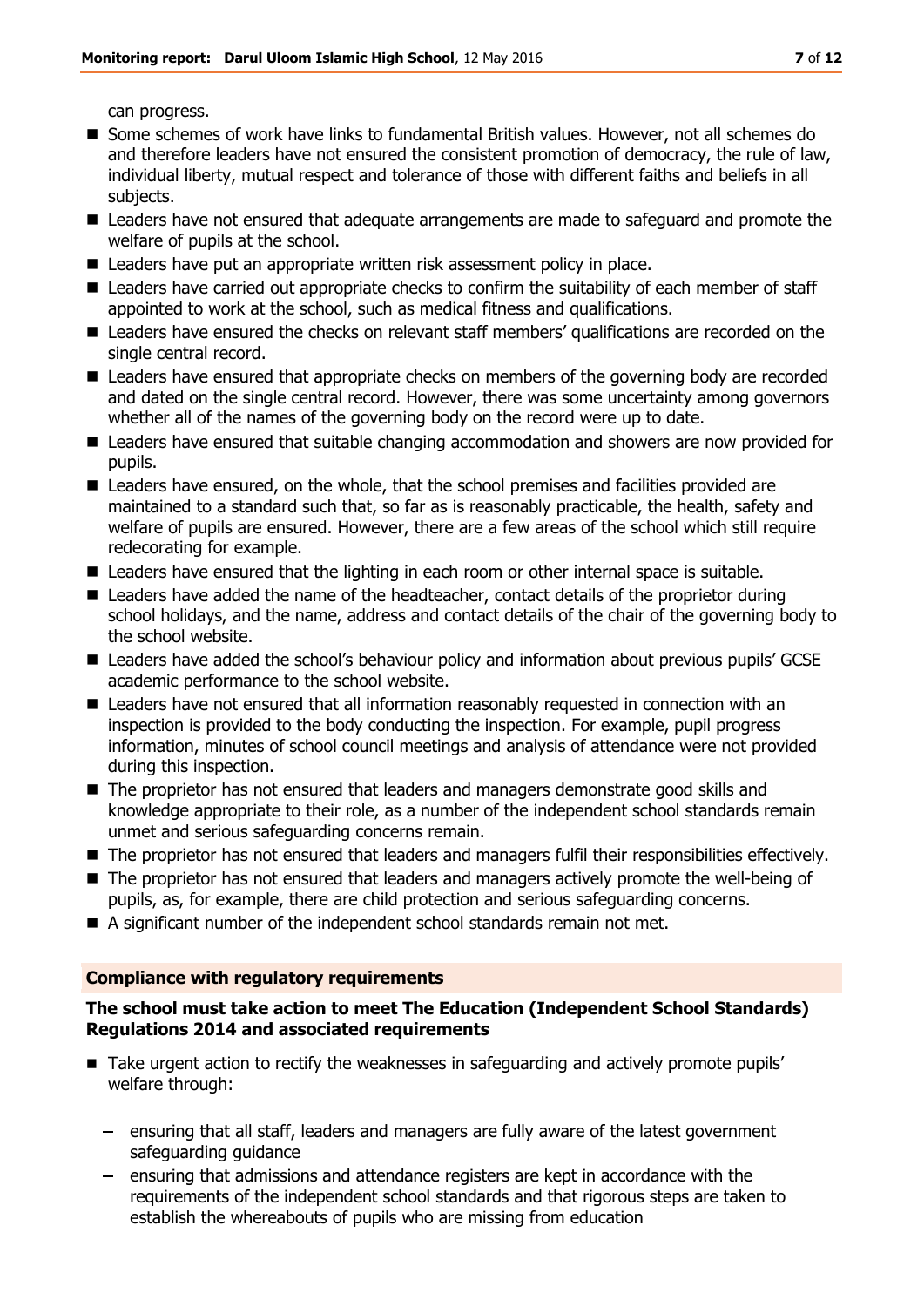- **IMPROVE the leadership and management of the school by:** 
	- ensuring that senior leaders, governors and staff have robust systems in place to protect pupils from extremism and radicalisation
	- ensuring that all statutory requirements are met, including those related to safequarding, and that school policies are implemented, monitored and reviewed
	- ensuring that senior leaders and governors practise and actively promote fundamental British values and equalities to pupils
	- $-$  ensuring that leaders use the information from checks on the quality of teaching, learning and assessment to bring about improvement
	- providing pupils with a broad and balanced curriculum covering technological, physical, human and social, and aesthetic and creative aspects of learning
	- using assessment information to identify pupils who are falling behind and providing focused support to help them catch up
	- ensuring that governors are provided with accurate information about all aspects of the provision made for pupils, and the progress that it leads to, so that governors have an accurate view of the strengths and weaknesses of the school.
- Improve the quality of teaching, learning and assessment, and as a result ensure that pupils in all year groups make better progress, by:
	- ensuring that schemes of work (expectations of what pupils should learn in all subjects) meet the needs of pupils of all ages and abilities
	- ensuring that pupils receive and act on accurate and timely feedback from their teachers on how well they are doing and what they can do to improve their work
	- ensuring that teachers provide more opportunities for pupils to write at length in English lessons and other subjects, and give more attention to improving pupils' punctuation, grammar and spelling skills
	- $-$  ensuring that pupils use and apply their mathematical learning through activities that develop their reasoning and understanding of mathematical concepts
	- ensuring that pupils have access to good-quality resources to support their learning in all curriculum subjects.
- The school must meet the following independent school standards:
	- $-$  ensure that the written policy, plans and schemes of work take into account the ages, aptitudes and needs of all pupils, including those with an education, health and care plan (EHC) and do not undermine fundamental British values (paragraph 2(1), 2(1)(b)(i) and  $2(1)(b)(ii)$
	- ensure that pupils gain experience in technological, physical, human and social, and aesthetic and creative aspects of learning, as well as linguistic, mathematical, scientific and Islamic studies (paragraph 2(2), 2(2)(a))
	- ensure that pupils acquire speaking, listening, literacy and numeracy skills (paragraph 2(2),  $2(2)(b)$
	- $-$  ensure that pupils have access to accurate, up-to-date careers quidance that is presented in an impartial manner, enables them to make informed choices about a broad range of career options, and helps to encourage them to fulfil their potential (paragraph 2(2), 2(2)(e)(i),  $(2(2)(e)(ii)$  and  $(2(2)(e)(iii))$
	- $-$  ensure that all pupils have the opportunity to learn and make progress and receive effective preparation for the opportunities, responsibilities and experiences of life in British society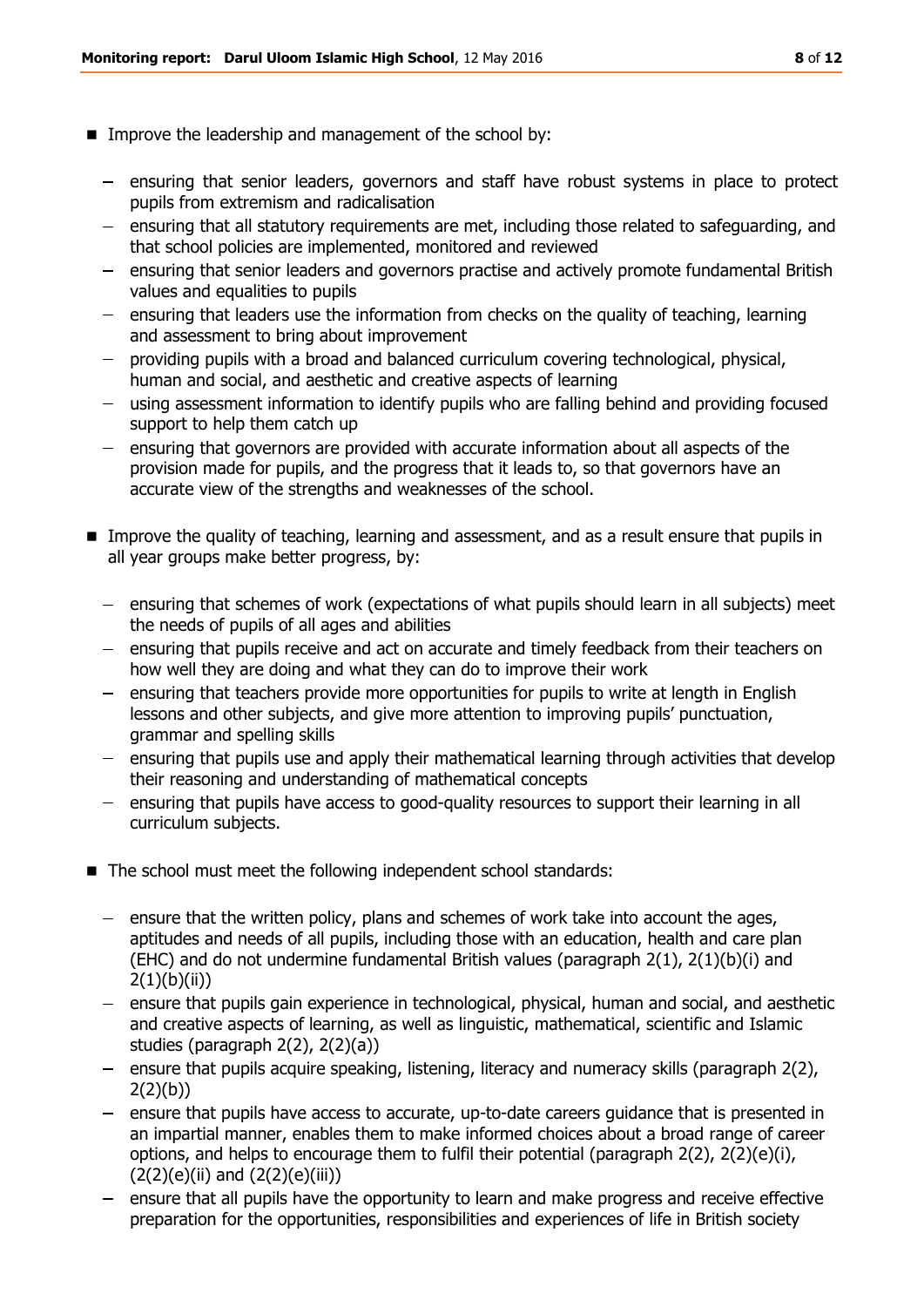(paragraph 2(2), 2(2)(h) and 2(2)(i))

- ensure that teaching enables all pupils to acquire new knowledge and make good progress  $\frac{1}{2}$ according to their ability so that they increase their understanding and develop their skills in the subjects taught (paragraph 3, 3(a))
- ensure that teaching fosters in pupils self-motivation, the application of intellectual, physical and creative effort, interest in their work and the ability to think and learn for themselves (paragraph 3, 3(b))
- $-$  ensure that teaching involves well-planned lessons and effective teaching methods, activities and management of class time (paragraph 3, 3(c))
- ensure that teaching shows a good understanding of the aptitudes, needs and prior attainments of the pupils, and ensures that these are taken into account in the planning of lessons (paragraph 3, 3(d))
- $-$  ensure that teaching demonstrates good knowledge and understanding of the subject matter being taught and utilises effectively classroom resources of a good quality, quantity and range (paragraph 3, 3(e) and 3(f))
- ensure that a framework is in place to assess pupils' work regularly and thoroughly and use information from that assessment to plan teaching so that pupils can progress (paragraph 3,  $3(q)$
- $-$  ensure that teaching does not undermine the fundamental British values of democracy, the rule of law, individual liberty and mutual respect and tolerance of those with different faiths and beliefs (paragraph 3, 3(i))
- ensure that the spiritual, moral, social and cultural development of pupils actively promotes the fundamental British values of democracy, the rule of law, individual liberty and mutual respect and tolerance of those with different faiths and beliefs (paragraph 5, 5(a))
- $-$  ensure that arrangements are made to safeguard and promote the welfare of pupils at the school and that such arrangements have regard to any guidance issued by the Secretary of State (paragraph 7, 7(a) and 7(b))
- ensure that an admission and attendance register is maintained in accordance with the Education (Pupil Registration) (England) Regulations 2006 (paragraph 15)
- ensure that any information reasonably requested in connection with an inspection under section 109 of the Education and Skills Act 2008, which is required for the purposes of the inspection, is provided to the body conducting the inspection (paragraph  $32(1)$ ,  $32(1)(q)$ )
- the proprietor must make sure that leadership and management demonstrate good skills and knowledge appropriate to their role, so that the independent school standards are met consistently (paragraph 34(1), 34(1)(a))
- the proprietor must ensure that leaders and managers fulfil their responsibilities effectively, so that the independent school standards are met consistently (paragraph 34(1), 34(1)(b))
- $-$  the proprietor must ensure that leaders and managers actively promote the well-being of pupils (paragraph 34(1), 34(1)(c))
- arrangements are made to meet the requirements of paragraph 3 of schedule 10 of the Equality Act 2010.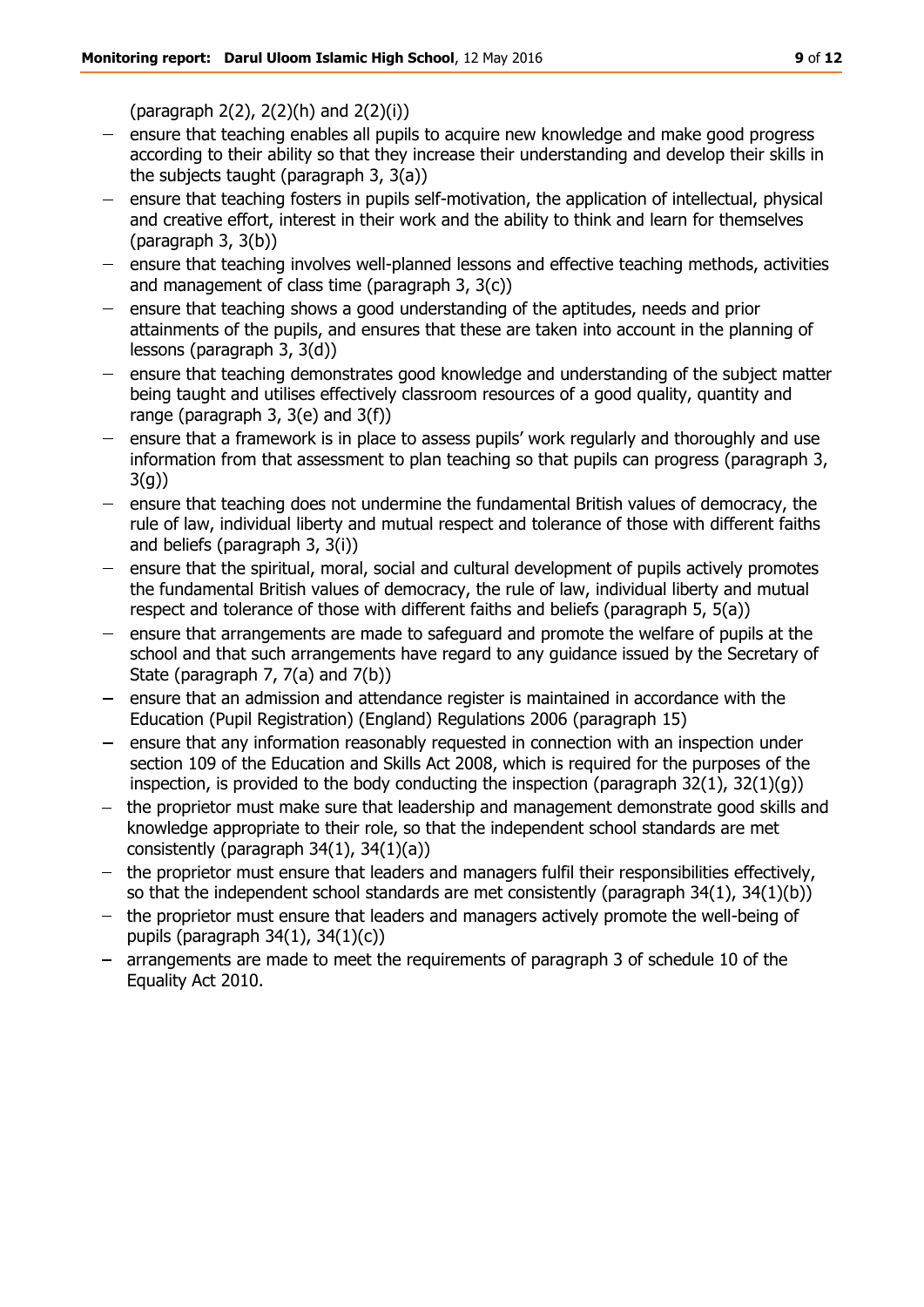## **Inspection team**

Stuart Bellworthy, lead inspector **Her Majesty's Inspector** 

Mary Maybank **Ofsted Inspector** 

# **Information about this school**

- Darul Uloom Islamic High School is an independent Muslim school that provides full-time education for boys. Although registered for pupils between the ages of five and 19, the school currently only admits pupils between the ages of 11 and 16.
- The school opened in 1985 and is located on the same site as the Jami Mosque and Islamic Centre.
- There is currently an acting headteacher as the previous holder of this post left the school during the last year and a permanent replacement has yet to be appointed.
- A new chair of the governing body has been appointed since the last inspection.
- **Pupils have to pass entrance exams to be admitted to the school.**
- The school provides both Islamic and secular education.
- The school does not make use of any alternative provision. The school does not run any off-site units.
- There are no pupils with disability or pupils who have special educational needs at the school.
- Currently all the families that send their children to the school are practising Muslims. These families come from a wide variety of backgrounds, including those of British, Asian and African origin.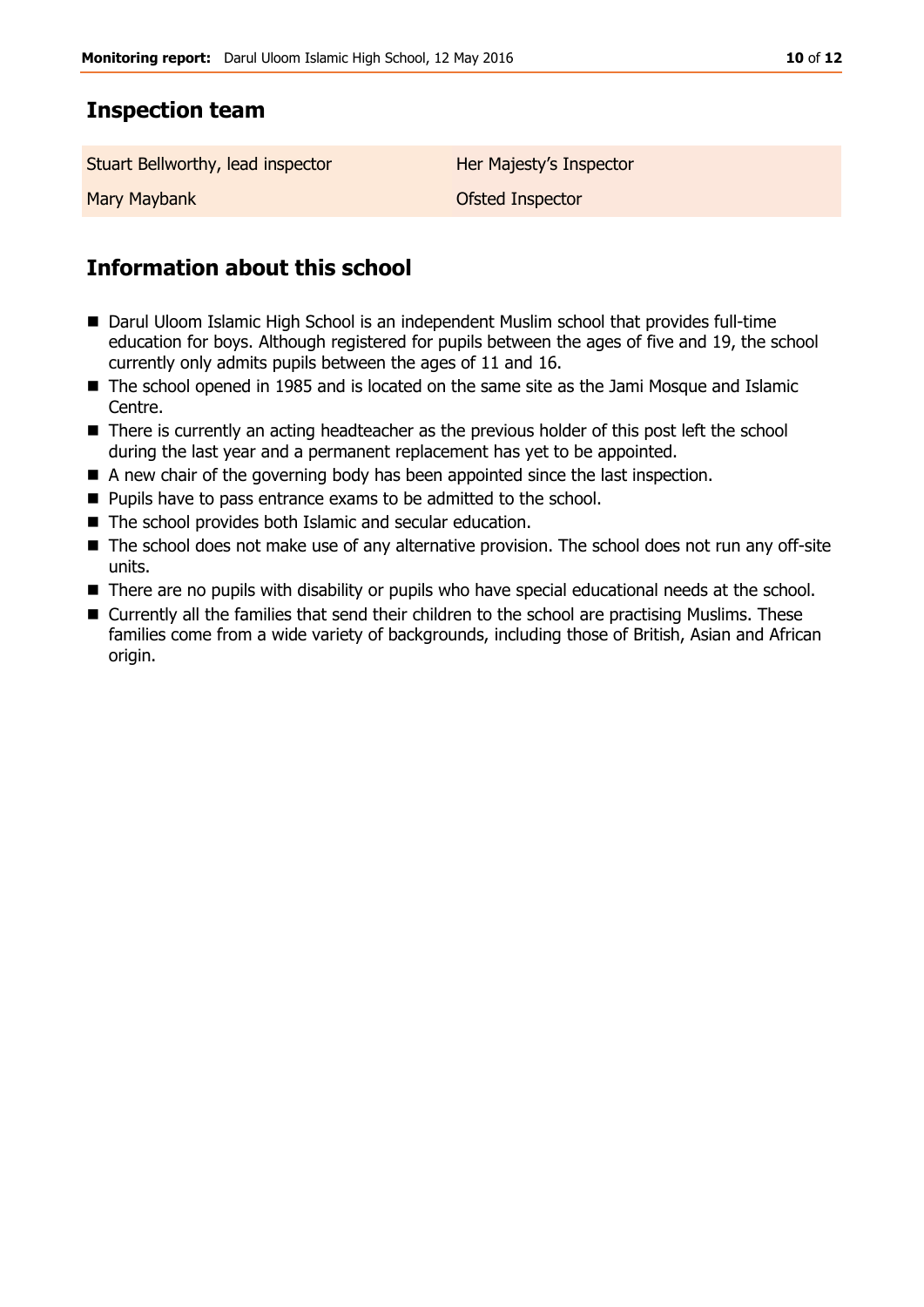## **School details**

| Unique reference number        | 103586   |
|--------------------------------|----------|
| <b>Inspection number</b>       | 10017857 |
| <b>DfE registration number</b> | 6087     |

This inspection was conducted at the request of the registration authority for independent schools. It was carried out under section 109(1) and (2) of the Education and Skills Act 2008.

| <b>Type of school</b>                      | Muslim faith school       |
|--------------------------------------------|---------------------------|
| <b>School status</b>                       | Independent school        |
| Age range of pupils                        | $5 - 19$                  |
| <b>Gender of pupils</b>                    | <b>Boys</b>               |
| <b>Number of pupils on the school roll</b> | 116                       |
| <b>Number of part-time pupils</b>          | 0                         |
| <b>Proprietor</b>                          | Dr Moulana Abdul Rahim    |
| <b>Chair</b>                               | Mr Nozmul Hussain         |
| <b>Headteacher</b>                         | Mr Azharul Islam (acting) |
| Date of previous school inspection         | 13-15 October 2015        |
| <b>Annual fees</b>                         | £2,500                    |
| <b>Telephone number</b>                    | 0121 772 6408             |
| <b>Website</b>                             | www.darululoom.org.uk     |
| <b>Email address</b>                       | contact@darululoom.org.uk |